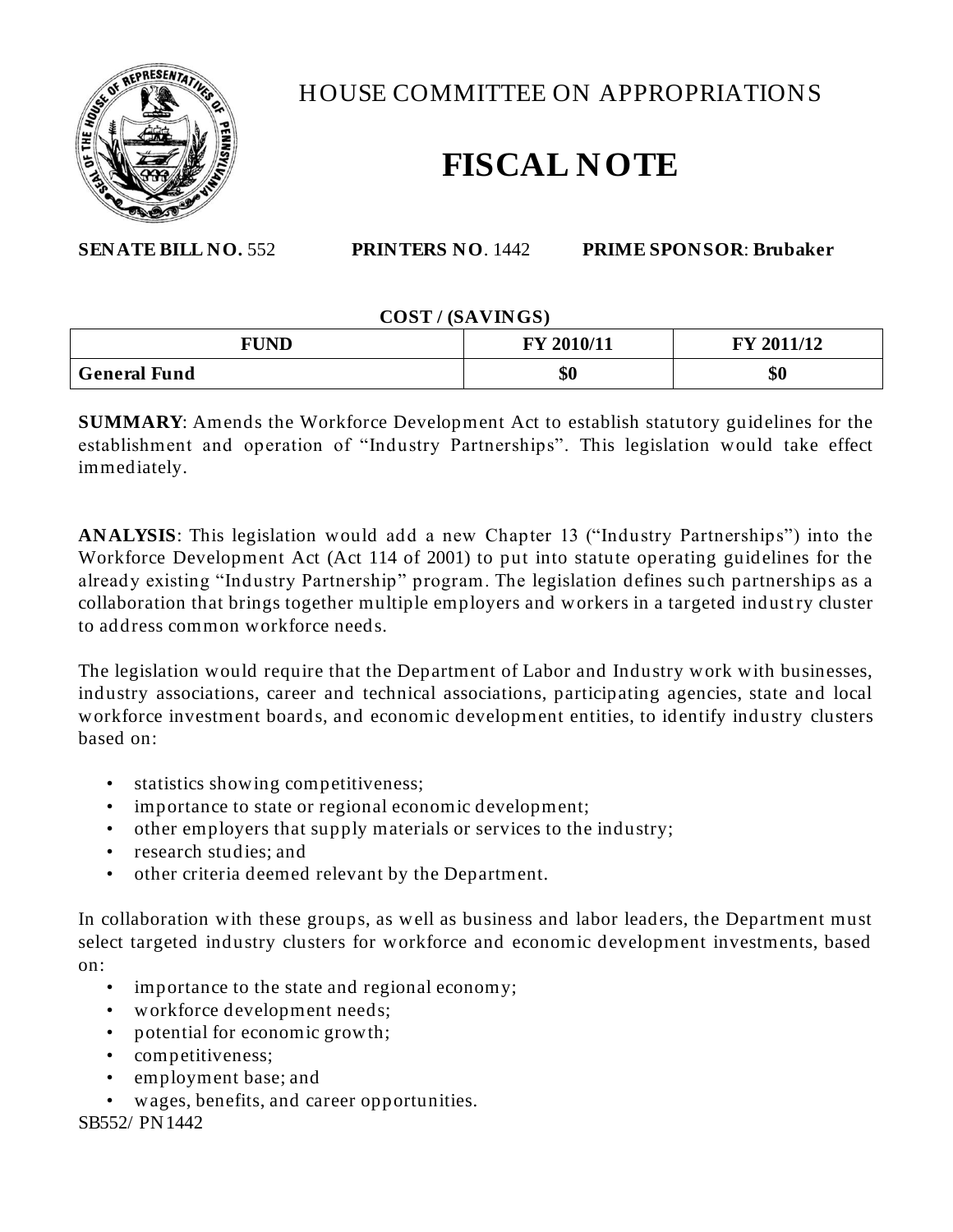The Department must periodically evaluate targeted industry clusters for needed changes. By July 1 of each year, the Department must post industry cluster related statistics, including labor market information and occupational analysis of employment and wages, on its website. The Department must annually provide a list of high -priority occupations targeted for workforce and educational investments.

The Department shall administer a grant program for Industry Partnerships subject to available funds appropriated by the General Assembly. Industry Partnerships may use grant funds for any of the following purposes:

- To facilitate collaboration between employers, workers, and their representatives in an industry cluster.
- To identify businesses' training needs, including skill gaps.
- To work to combine training and education needs of multiple employers.
- To assist educational and training institutions in aligning curricula to industry demands.
- To work with PA Careerlinks, youth councils, business-education partnerships, intermediate units, secondary and postsecondary educational institutions, parents, and career counselors to address career connections for disadvantaged adults and youth.
- To help employers identify and address human resource challenges.
- To develop and strengthen career ladders that enable entry-level workers to improve skills and advance to higher-wage jobs.
- To help employers attract a diverse workforce, including individuals who face economic or other barriers to employment.
- To strengthen businesses' connections and generate additional cooperation to improve competitiveness and job quality.

To receive grant funding, Indu stry Partnerships must:

- demonstrate involvement of local workforce investment board;
- demonstrate participation of workers or labor representatives;
- provide for private sector matching funding of at least 25%; and
- commit to participate in the performance and evaluation system.

The Department must:

- establish grant guidelines and applications;
- develop forms and procedures to award competitive grants;
- establish an application review process;
- establish a process to provide applicants with additional information and assistance;
- provide technical assistance to applicants and grantees; and
- seek other grants or revenue sources to fund administrative and training activities.

-2-